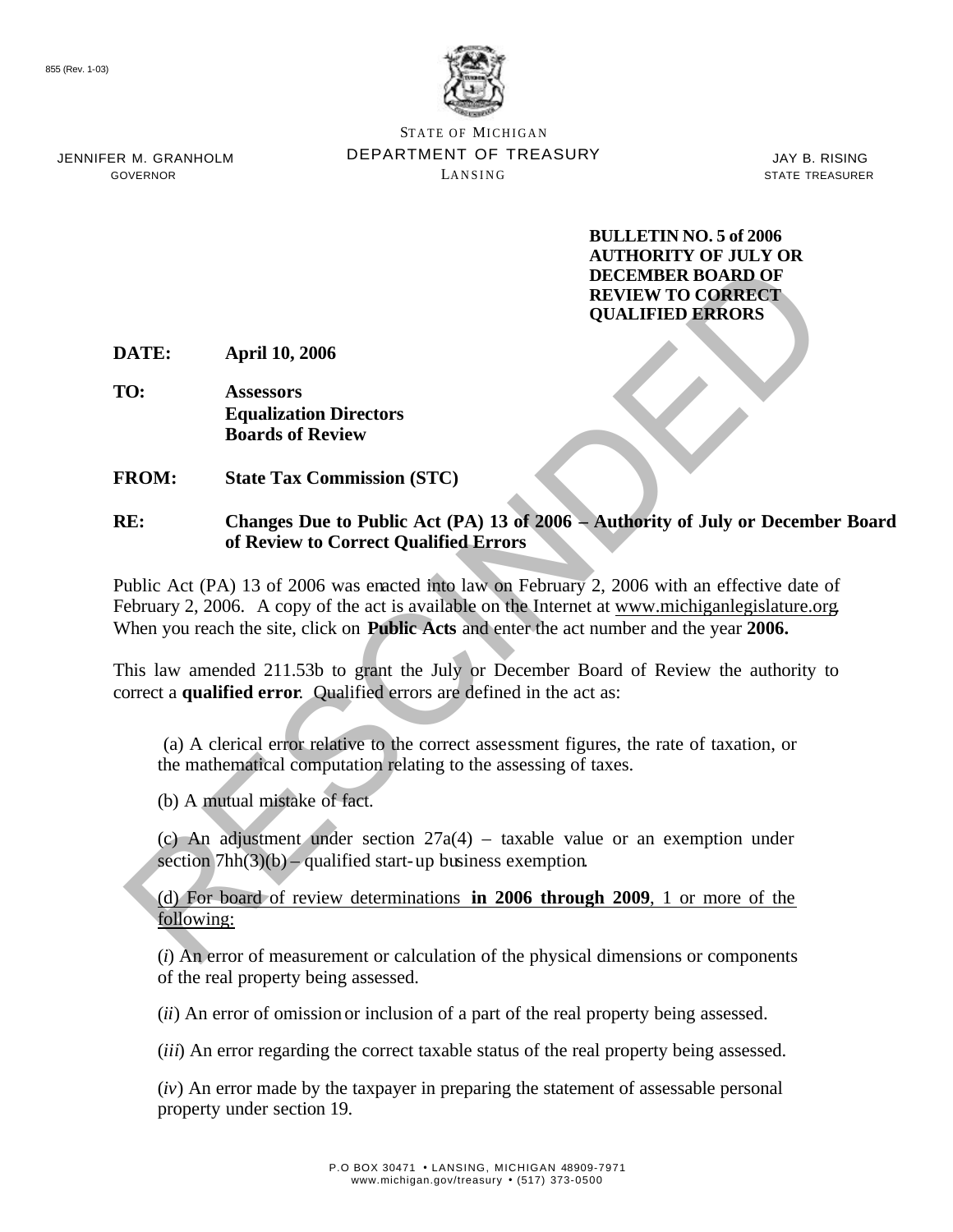**Items A, B and C mentioned above are not changes in or expansions of the authority of the July or December Board of Review, but are now defined as qualified errors.** P.A. 13 of 2006 did not change the language that a correction may be made in the year the qualified error was made or the following year only.

Clerical errors were clarified by the Court of Appeals in International Place Apartments v Ypsilanti Township. The Court of Appeals stated that July and December Boards of Review are allowed to correct clerical errors of a typographical or transpositional nature. July and December Boards of Review are NOT allowed to revalue or reappraise property when the reason for the action is that the assessor did not originally consider all relevant information.

Il owed to correct clerical errors of a typographical or transpositional nature. July and Decemb<br>crion is that the assessor did not originally consider all relevant information.<br>Correct clerical errors of a typography cons Mutual mistake of fact was defined in the MTT case General Products Delaware Corporation v Township of Leoni. The Tribunal defined mutual mistake of fact as follows: "the fact or facts upon which the erroneous belief is based must be an identifiable thing common to both parties' knowledge and awareness, be within the contemplation of each party, be a 'basic assumption' material to the mistake – and that each party arrive at a substantially identical but erroneous conclusion based upon that material fact or set of facts and that the mistaken fact was the primary cause of, and had a 'material effect' upon the over-assessment and excessive tax payment."

**IMPORTANT NOTE:** Please note that the July and December Board of Review authority to correct item D including: an error of measurement or calculation of the physical dimensions or components of the real property being assessed; an error of omission or inclusion of a part of the real property being assessed; an error regarding the correct taxable status of the real property being assessed or; an error made by the taxpayer in preparing the statement of assessable personal property under section 19, **is limited to tax years 2006 through 2009 only**.

P.A. 13 of 2006 presents the possibility of misuse by the July or December Board of Review. If the State Tax Commission determines that misuse has occurred, the Commission will take action. Such action may include assuming jurisdiction of the roll, legal measures or other action deemed appropriate by the Commission.

# **Examples of Item D qualified errors:**

## v **An error of measurement or calculation of the physical dimensions or components of the real property being assessed:**

- 1. A building is listed on the record card sketch as 60' x 100', priced as 6,000 square feet, and valued accordingly on the roll. A field inspection reveals that the building dimensions are actually 60' x 90', and that 5,400 should have been priced.
- 2. A building is properly listed on the record card sketch as 60' x 100', erroneously priced as 5,600 square feet, and valued accordingly on the roll. A desk review reveals the error.